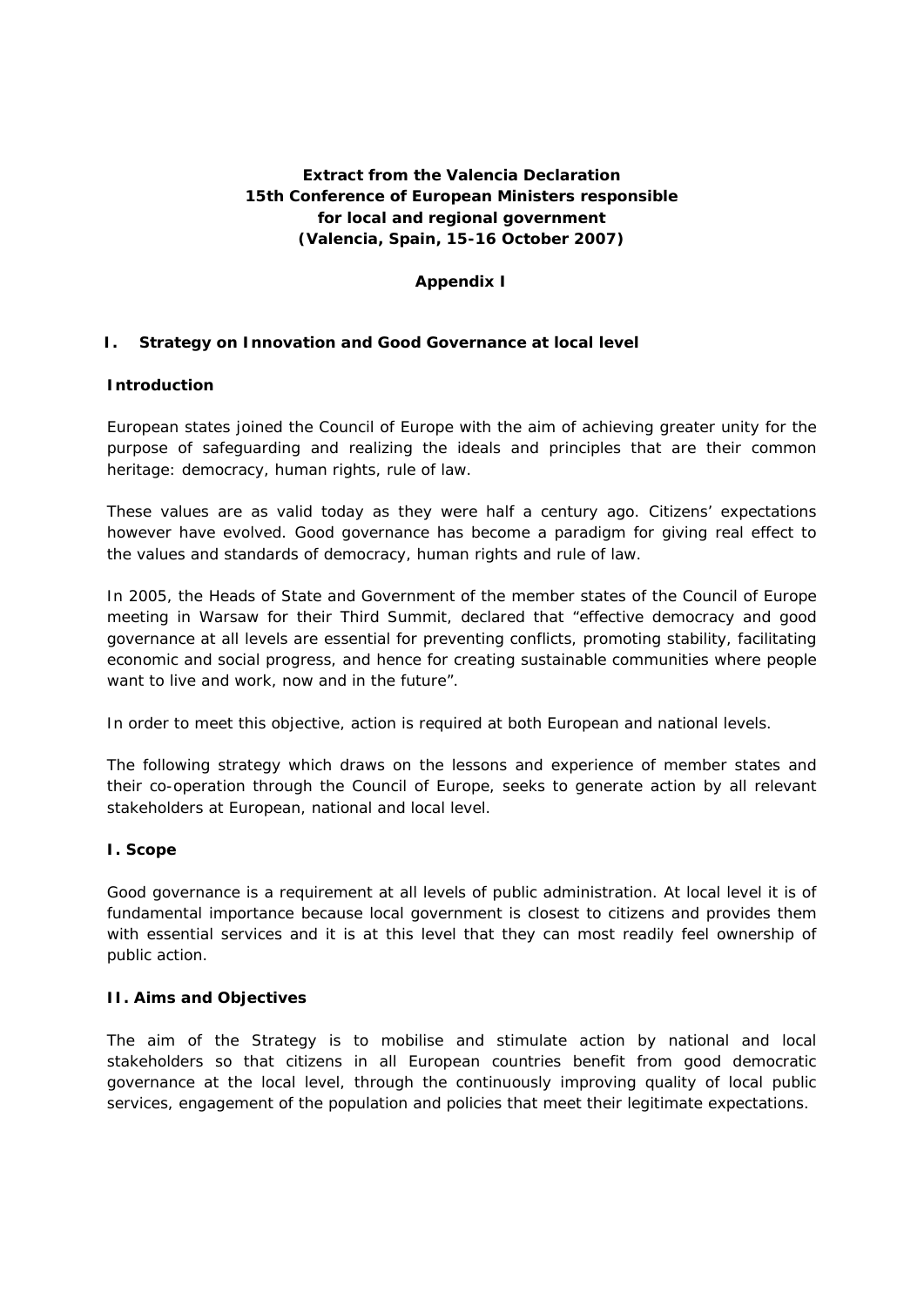In pursuit of this aim the Strategy has the following three objectives:

- 1. Citizens are placed at the heart of all democratic institutions and processes;
- 2. Local authorities constantly improve their governance in accordance with the 12 Principles set out below;
- 3. States (or regional authorities, depending on member states' institutional structure) create and maintain the institutional preconditions for the improvement of governance at local level, building on their existing commitments in accordance with the European Charter of Local Self-Government and other Council of Europe standards.

#### **III. The 12 Principles of Good Democratic Governance**

Good governance is a multi-faceted concept, drawing on principles, rules and practices developed across the world. The Strategy takes account of the work on good governance already carried out by the Council of Europe and other international organisations.

Their experience and outputs and in particular the Council of Europe's own *acquis* in the fields of democracy, human rights and the rule of law, may be drawn together into the following twelve Principles of Good Democractic Governance.

A necessary precondition for the implementation of these Principles is that local authorities have the powers, responsibilities and resources enabling them "to regulate and manage a substantial share of public affairs under their own responsibility and in the interest of the local population"<sup>1</sup>.

The Principles of Good Democratic Governance at local level are:

- 1. Fair Conduct of Elections, Representation and Participation, to ensure real possibilities for all citizens to have their say in local public affairs;
- 2. Responsiveness, to ensure that the local authority meets the legitimate expectations and needs of citizens;
- 3. Efficiency and Effectiveness, to ensure that objectives are met while making the best use of resources;
- 4. Openness and Transparency, to ensure public access to information and facilitate understanding of how local public affairs are conducted;
- 5. Rule of Law, to ensure fairness, impartiality and predictability;
- 6. Ethical Conduct, to ensure that the public interest is put before private ones;

<sup>&</sup>lt;sup>1</sup> Article 3.1 of the European Charter of Local Self-Government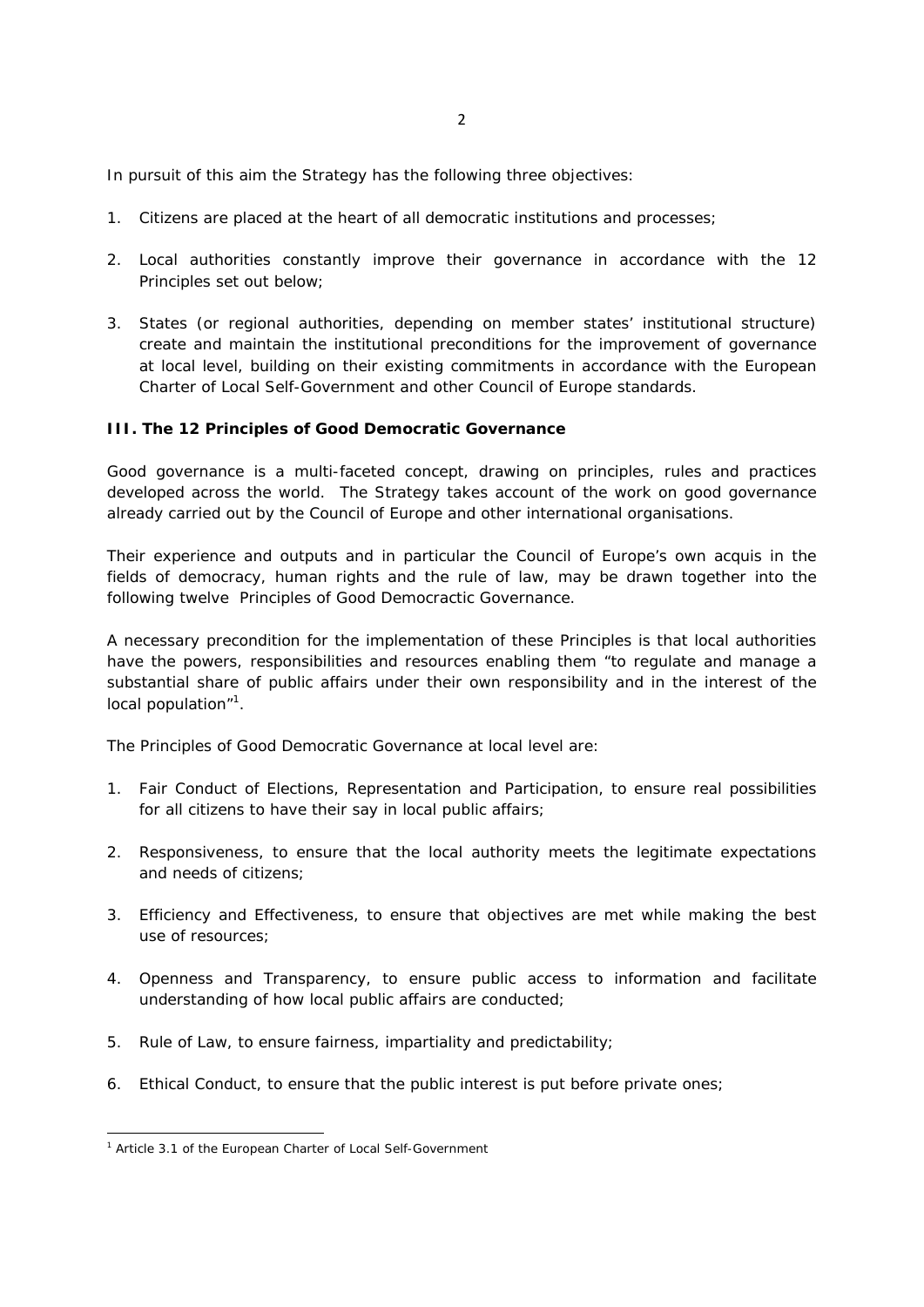- 7. Competence and Capacity, to ensure that local representatives and officials are well able to carry out their duties;
- 8. Innovation and Openness to Change, to ensure that benefit is derived from new solutions and good practices;
- 9. Sustainability and Long-term Orientation, to take the interests of future generations into account;
- 10. Sound Financial Management, to ensure prudent and productive use of public funds;
- 11. Human rights, Cultural Diversity and Social Cohesion, to ensure that all citizens are protected and respected and that no one is either discriminated against or excluded;
- 12. Accountability, to ensure that local representatives and officials take responsibility and are held responsible for their actions.

# **IV. Commitments**

In order to mobilise the action of all stakeholders in favour of good democratic governance at local level, the Strategy must be jointly owned by governments and local authorities alike and therefore:

- Local authorities will be invited to make a voluntary commitment to their citizens to exercise their powers and responsibilities in accordance with the 12 Principles of Good Democratic Governance. They will be expected to make their commitment public and be accountable for it.
- Participating Governments and (associations of) local authorities will, taking full account of their respective roles and legal competences and, where relevant, drawing on existing initiatives and actions, agree on ways and means of achieving the objectives of the Strategy.
- Member States and the Congress will sustain and develop the pan-European cooperation necessary for following and giving guidance towards the implementation of this Strategy, including by helping to achieve the mutual sharing of information and the exchange of experience.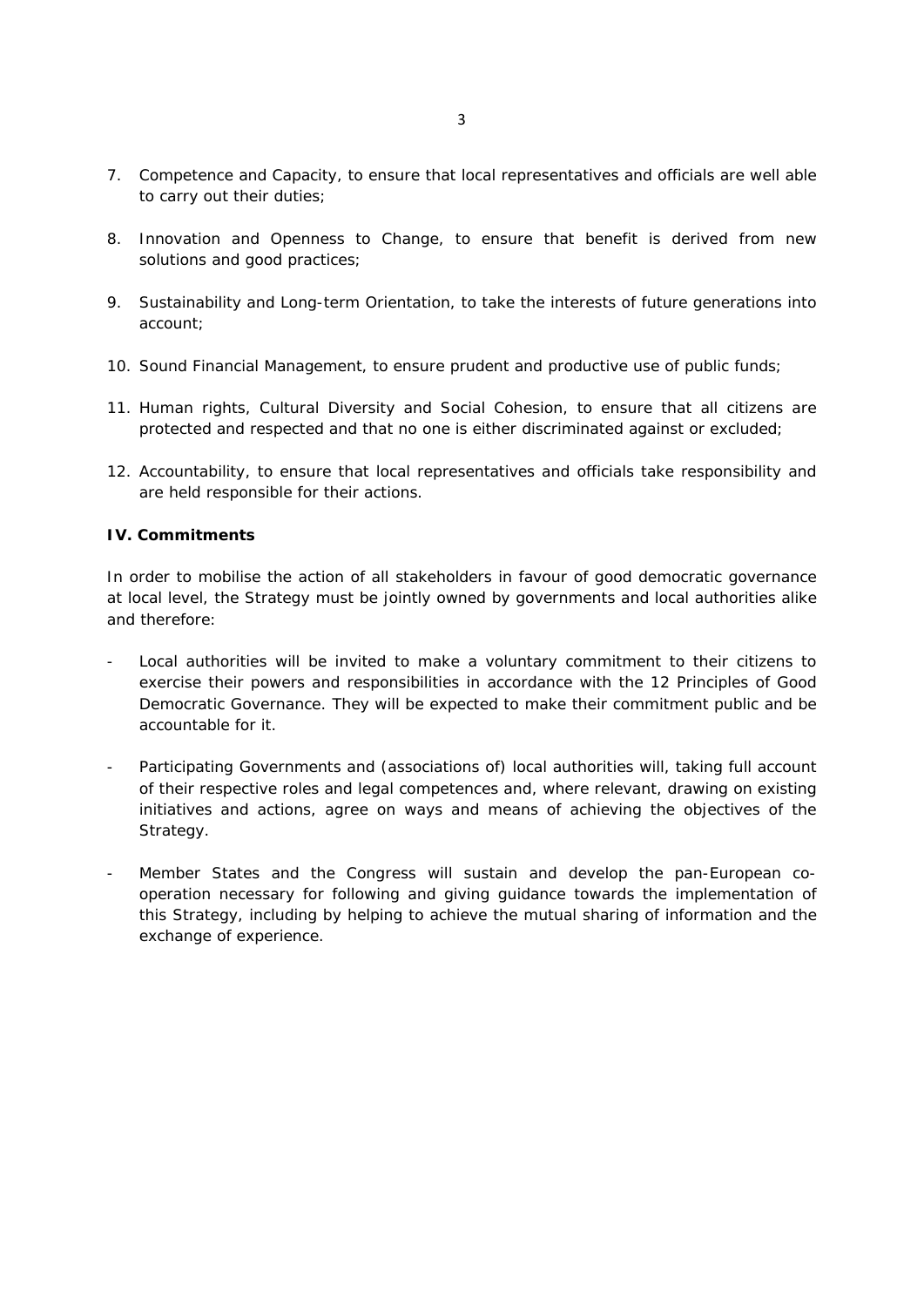### **V. Implementation**

#### *At European level*

- 1. A Stakeholders' Platform established within the Council of Europe comprising (representatives of) the Committee of Ministers, the Parliamentary Assembly, the Congress of Local and Regional Authorities, the European Committee on Local and Regional Democracy (CDLR) and the Conference of INGOs will follow and give guidance to the implementation of the Strategy and further develop it in the light of experience.
- 2. The Congress of Local and Regional Authorities will hold an annual debate on the implementation of the Strategy, to the visibility of which it undertakes to contribute. It will facilitate contacts with National Associations with the aim of encouraging the exchange of good practices and information.
- 3. The Centre of Expertise for Local Government Reform of the Council of Europe will assist member states, local authorities and their associations in the implementation of the action programmes, insofar as they include "capacity-building-oriented" goals.
- 4. The European Committee on Local and Regional Democracy (CDLR) could provide the framework for concrete exchange of experience, discussion of reform processes and networking.
- 5. A European Local Democracy Week initiative is launched in order to raise citizens' awareness of local self-government and promote their participation in public life at local level.
- 6. A European Label of Innovation and Good Governance and a European Award for Excellence will be created to distinguish deserving local authorities across Europe.
- 7. The experience of member states implementing the strategy will be followed and brought to the attention of the other member states, so that the implementation process is genuinely shared and benefits everyone.

### *At national level*

- 1. National and/or regional governments and associations of local authorities, in accordance with their respective roles and legal competences, will be invited to share a commitment to action towards delivering good democratic governance at local level. Those taking up this invitation are expected to manifest their commitment and take ownership of the Strategy by agreeing on an action programme which may draw, where appropriate, on existing arrangements. The help of the Stakeholders' Platform will be available where this is requested.
- 2. The action programme will thus represent the expression of a common commitment to work for the improvement of governance at local level.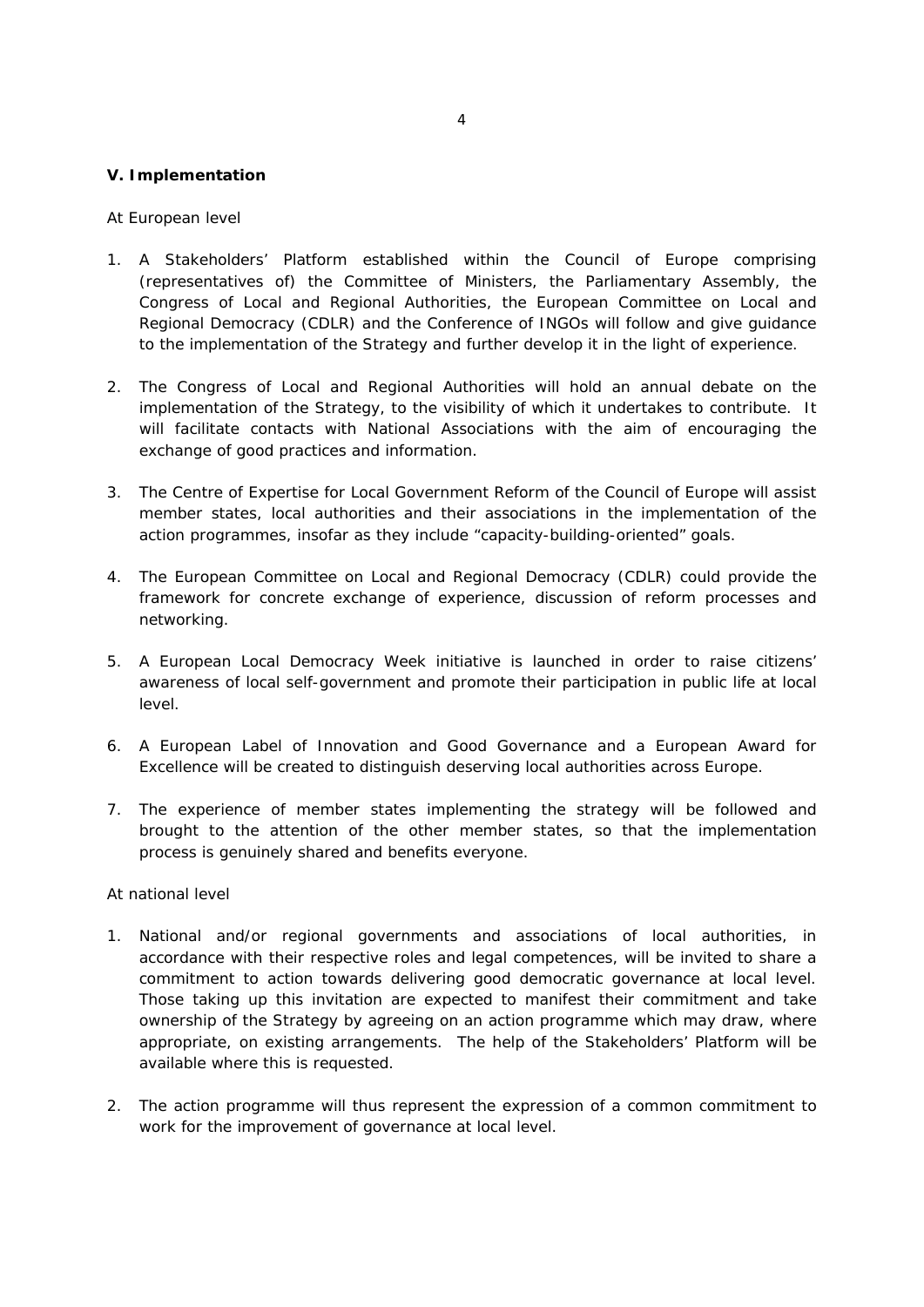The ambition of the Strategy on Innovation and Good Governance is to stimulate central and local governments' joint action to improve the quality of governance at all levels, starting at the level closest to citizens where strongly and effectively rooted democracy is essential.

Member states, local authorities and citizens are invited to share in the goals of the Strategy and assume ownership of them, so that the present and future generations will enjoy good governance at local level throughout Europe.

\*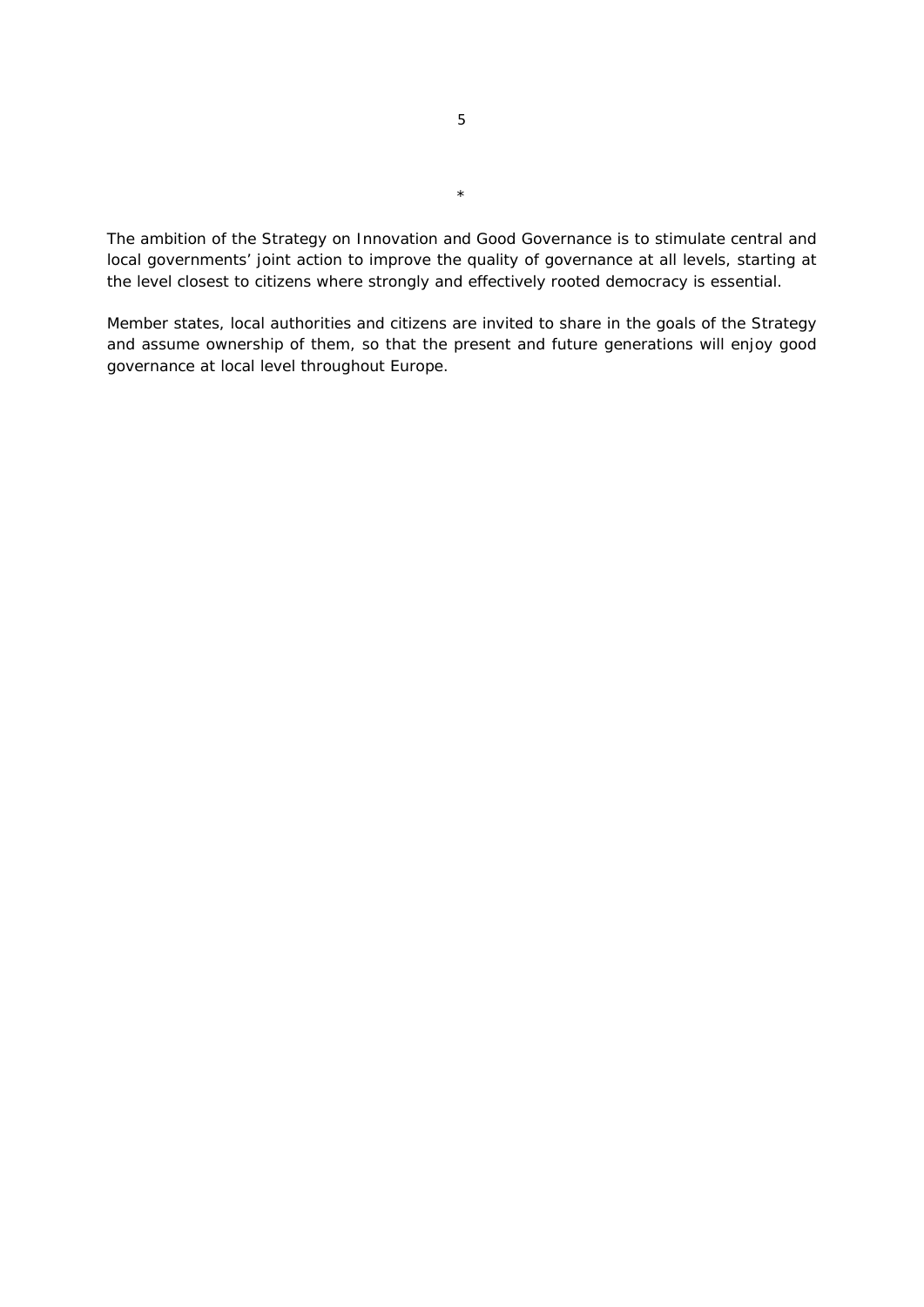# **Appendix 1 The 12 Principles of Good Democratic Governance at local level**

Principle 1. Fair Conduct of Elections, Representation and Participation

- Local elections are conducted freely and fairly, according to international standards and national legislation, and without any fraud.
- Citizens are at the centre of public activity and they are involved in clearly defined ways in public life at local level.
- All men and women can have a voice in decision-making, either directly or through legitimate intermediate bodies that represent their interests. Such broad participation is built on the freedoms of expression, assembly and association.
- All voices, including those of the less privileged and most vulnerable, are heard and taken into account in decision-making, including over the allocation of resources.
- There is always an honest attempt to mediate between various legitimate interests and to reach a broad consensus on what is in the best interest of the whole community and on how this can be achieved.
- Decisions are taken according to the will of the many while the rights and legitimate interests of the few are respected.

Principle 2. Responsiveness

- Objectives, rules, structures, and procedures are adapted to the legitimate expectations and needs of citizens.
- Public services are delivered and requests and complaints are responded to within a reasonable timeframe.

Principle 3. Efficiency and Effectiveness

- Results meet the agreed objectives.
- Best possible use is made of the resources available.
- Performance management systems make it possible to evaluate and enhance the efficiency and effectiveness of services.
- Audits are carried out at regular intervals to assess and improve performance.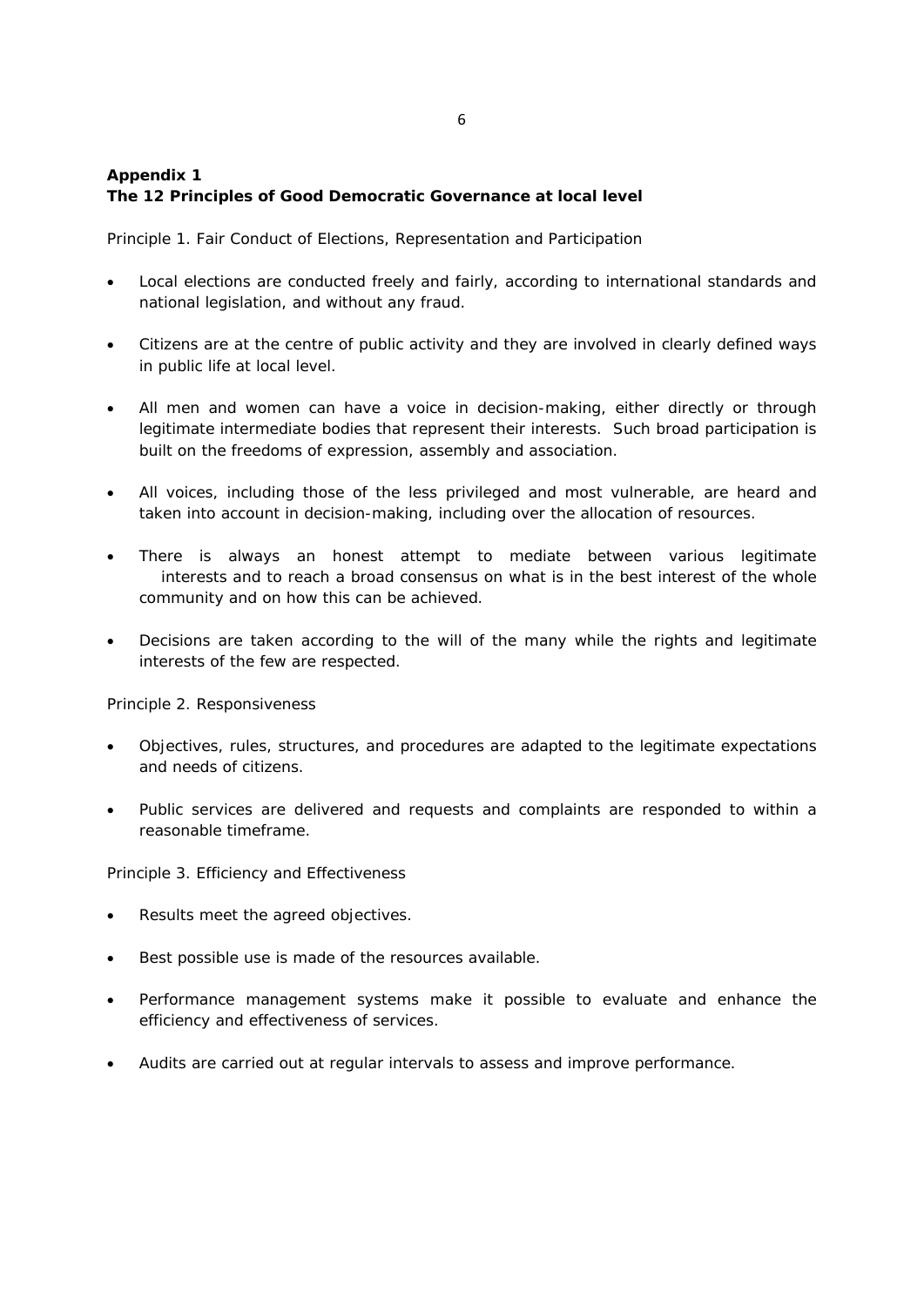# Principle 4. Openness and Transparency

- Decisions are taken and enforced in accordance with rules and regulations.
- There is public access to all information which is not classified for well-specified reasons as provided for by law (such as the protection of privacy or ensuring the fairness of procurement procedures).
- Information on decisions, implementation of policies and results is made available to the public in such a way as to enable it to effectively follow and contribute to the work of the local authority.

Principle 5. Rule of Law

- The local authorities abide by the law and judicial decisions.
- Rules and regulations are adopted in accordance with procedures provided for by law and are enforced impartially.

Principle 6. Ethical conduct

- The public good is placed before individual interests.
- There are effective measures to prevent and combat all forms of corruption.
- Conflicts of interest are declared in a timely manner and persons involved must abstain from taking part in relevant decisions.

Principle 7. Competence and Capacity

- The professional skills of those who deliver governance are continuously maintained and strengthened in order to improve their output and impact.
- Public officials are motivated to continuously improve their performance.
- Practical methods and procedures are created and used in order to transform skills into capacity and to produce better results.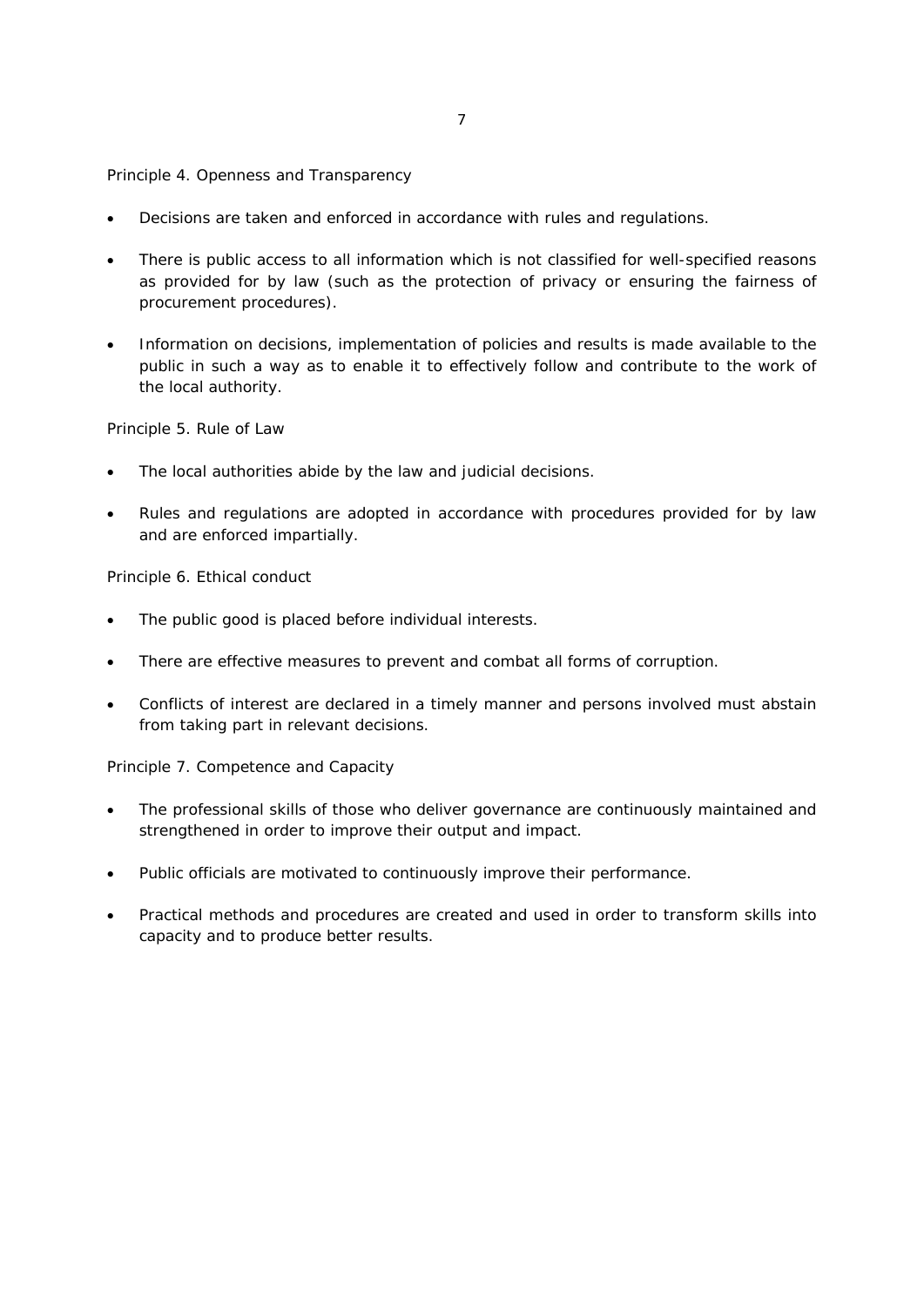Principle 8. Innovation and Openness to Change

- New and efficient solutions to problems are sought and advantage is taken of modern methods of service provision.
- There is readiness to pilot and experiment new programmes and to learn from the experience of others.
- A climate favourable to change is created in the interest of achieving better results.

Principle 9. Sustainability and Long-term Orientation

- The needs of future generations are taken into account in current policies.
- The sustainability of the community is constantly taken into account. Decisions strive to internalise all costs and not to transfer problems and tensions, be they environmental, structural, financial, economic or social, to future generations.
- There is a broad and long-term perspective on the future of the local community along with a sense of what is needed for such development.
- There is an understanding of the historical, cultural and social complexities in which this perspective is grounded.

Principle 10. Sound financial management

- Charges do not exceed the cost of services provided and do not reduce demand excessively, particularly in the case of important public services.
- Prudence is observed in financial management, including in the contracting and use of loans, in the estimation of resources, revenues and reserves and in the use of exceptional revenue.
- Multi-annual budget plans are prepared, with consultation of the public.
- Risks are properly estimated and managed, including by the publication of consolidated accounts and, in the case of public-private partnerships, by sharing the risks realistically.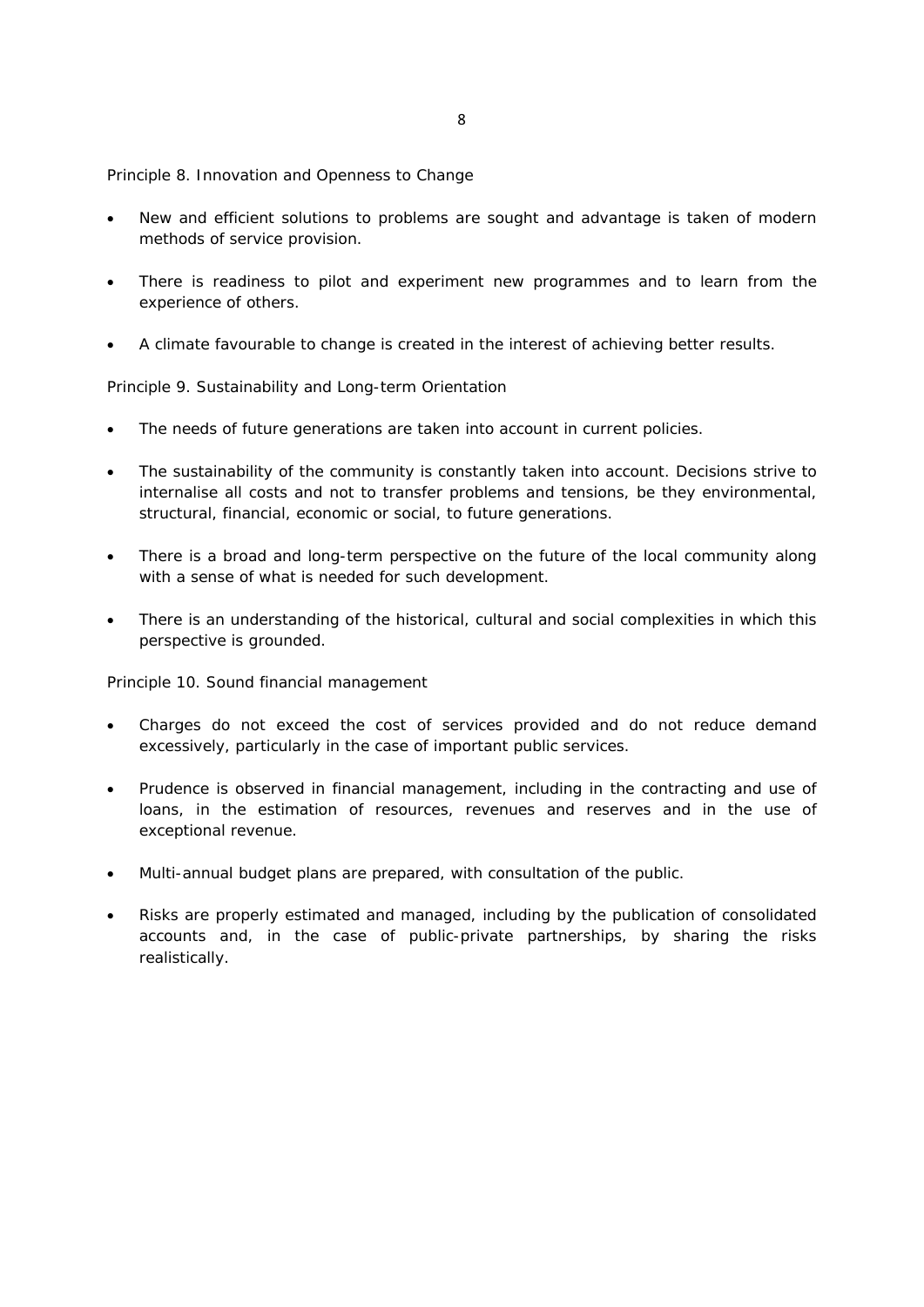The local authority takes part in arrangements for inter-municipal solidarity, fair sharing of burdens and benefits and reduction of risks (equalisation systems, inter-municipal cooperation, mutualisation of risks…).

Principle 11. Human rights, cultural diversity and social cohesion

- Within the local authority's sphere of influence, human rights are respected, protected and implemented and discrimination on any ground is combated.
- Cultural diversity is treated as an asset and continuous efforts are made to ensure that all have a stake in the local community, identify with it and do not feel excluded.
- Social cohesion and the integration of disadvantaged areas are promoted.
- Access to essential services is preserved, in particular for the most disadvantaged sections of the population.

Principle 12. Accountability

- All decision-makers, collective and individual, take responsibility for their decisions.
- Decisions are reported on, explained and can be sanctioned.
- There are effective remedies against maladministration and against actions of local authorities which infringe civil rights.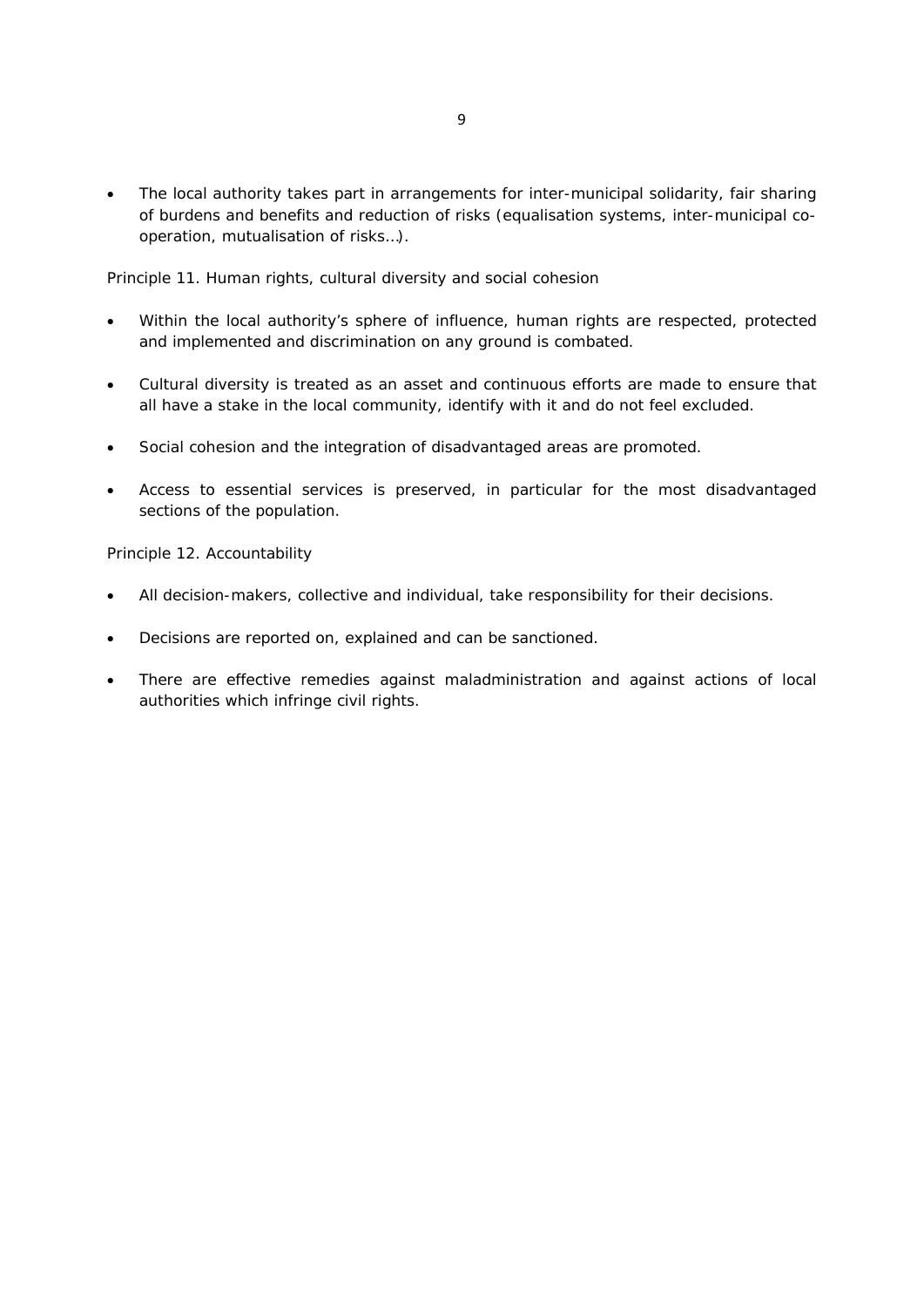## **Appendix 2 The Stakeholders' Platform**

The Stakeholders' Platform established within the Council of Europe will comprise (representatives of) the Committee of Ministers, the Parliamentary Assembly, the Congress of Local and Regional Authorities, the European Committee on Local and Regional Democracy (CDLR) and the Conference of INGOs of the Council of Europe.

The Platform's brief will be to follow and give guidance to the implementation of the Strategy and further develop it in the light of experience and to that end it will:

- provide support, upon request, to national and regional governments and local government associations when they are developing initiatives and programmes of action to deliver good democratic governance for the implementation of the Strategy;
- endorse such programmes of action;
- further develop the European Label of Innovation and Good Governance in the light of the experience of testing by governments and associations that have volunteered to do so;
- subsequently promote the European Label of Innovation and Good Governance across the continent;
- approve arrangements for awarding the Label to local authorities within individual member states and, upon request, provide the necessary technical assistance for developing such arrangements.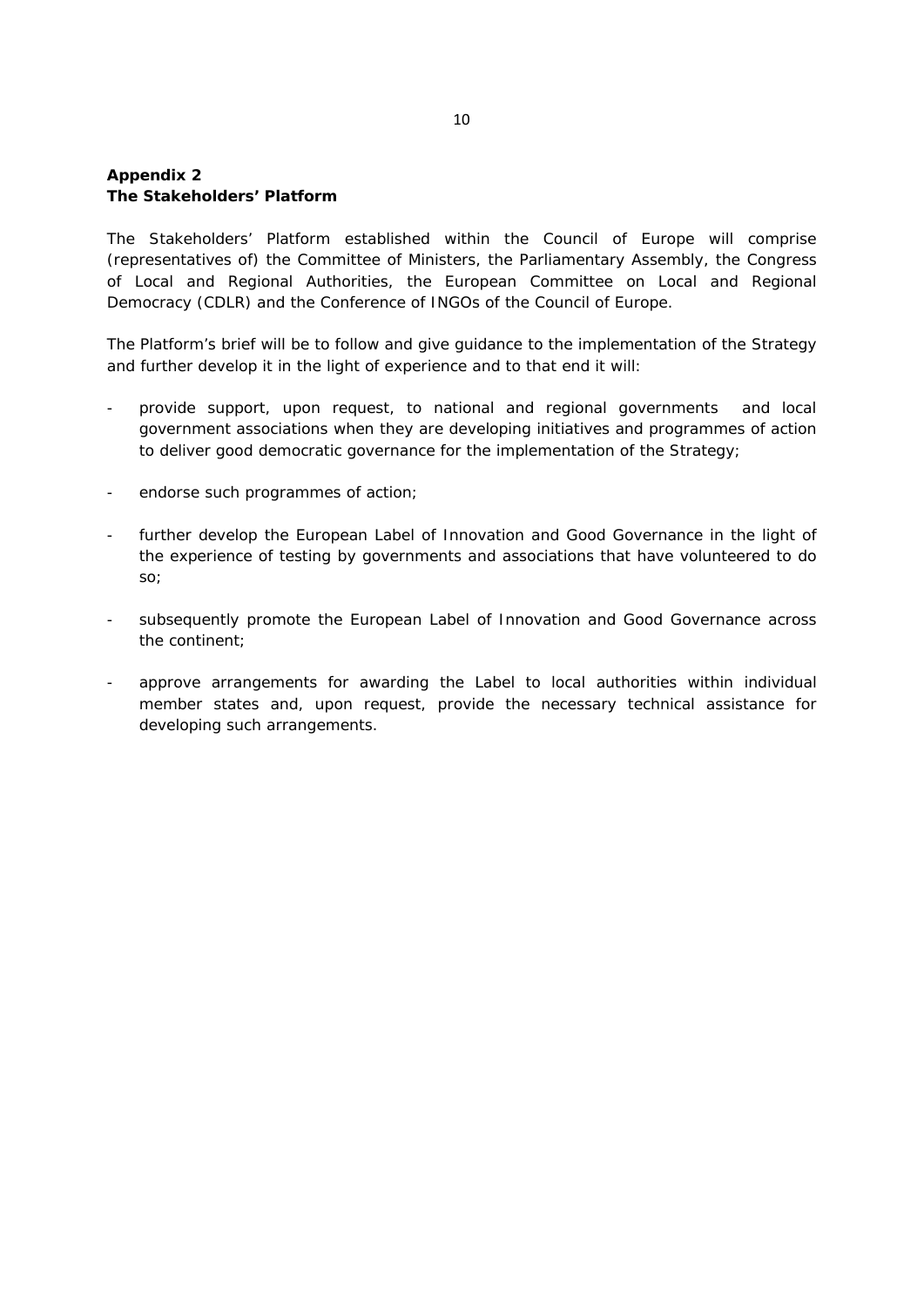## **Appendix 3 Programmes of action**

The programmes of action that express the joint commitment of central and local government to deliver good democratic governance at local level could include:

- measures to promote information about good governance at local level, to stimulate debate among stakeholders and to encourage local authorities to adhere to the 12 Principles of Good Democratic Governance;
- measures to create or strengthen the partnership between the government and the association(s);
- specific procedures and tools to assess whether all necessary legal and institutional conditions exist or need to be created in order for local authorities to improve their governance;
- measures to increase the skills and capacity of local government elected representatives and officials, by the implementation of specific capacity-building programmes;
- measures to encourage the use of performance management schemes;
- measures to ensure the identification and sharing of knowledge and good practice and to help local authorities to learn from each other;
- provisions for developing benchmarking tools and a timetable for doing so;
- a timeframe for the implementation and possible revision of the programme of action.

The programmes of action will further address an invitation all local authorities to commit themselves to the 12 Principles of Good Democratic Governance and to make that commitment public.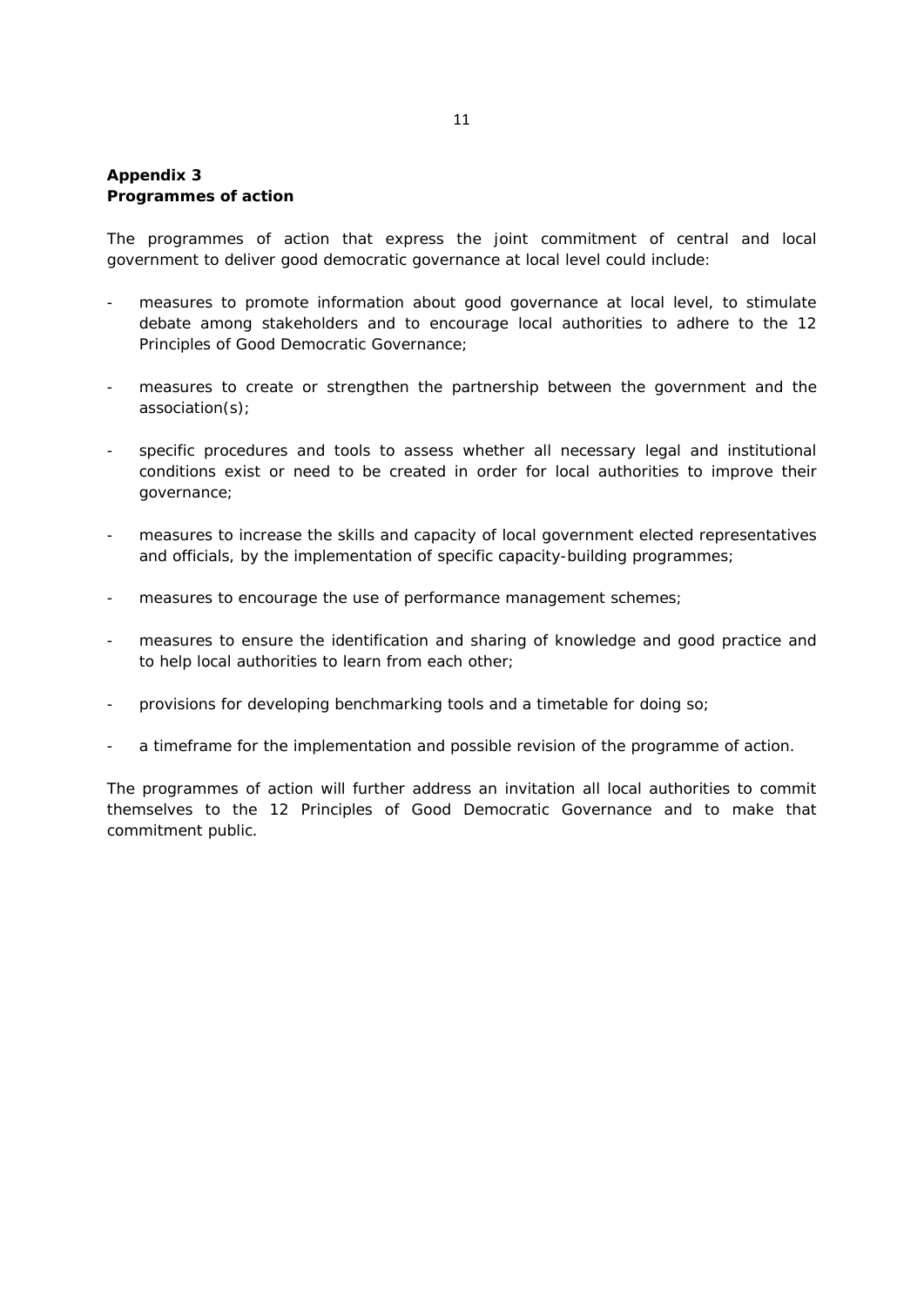# **Appendix 4 European Label of Innovation and Good Governance and European Award for Excellence**

The purpose of the Label of Innovation and Good Governance is to mobilise and stimulate action to ensure that:

- citizens are aware that they have a right to good governance, to know the quality of governance in their municipality (information) and to articulate their expectations;
- local authorities understand their strengths and weaknesses and how to improve their governance most effectively (evaluation);
- local authorities accept that comparison, both internally and externally, is possible and commendable and that they can draw inspiration from their national and European counterparts (learning from others).

A European Award for Excellence could celebrate and disseminate the very best of European practice.

The development of the Label and the Award is to be carried out by the Stakeholders' platform in co-operation with a number of countries that volunteer to provide testing grounds and facilities. The working hypotheses at the start of this development work are set out below. They will be reviewed and where appropriate adapted in the light of the results and experience gained from testing.

## **a. General description**

The Label would be a general quality label, i.e. it could be granted to any municipality (in a participating country) which reaches a certain level of quality (complies with a series of quality standards) in its governance as a whole.

The Label will certify that the local authority complies with the 12 Principles of Good Democratic Governance to which it has committed itself. To be awarded the Label, a local authority will have to meet the requirements set out in a "quality charter". These requirements should correspond to the objectives of the Strategy and consist of achievements, procedures or techniques that a local authority can adopt and introduce in its working methods and policies and will include self-assessment requirements.

The assessment and selection of municipalities would be performed by national selection panels composed of independent experts, who would base their evaluation on a good governance charter/matrix.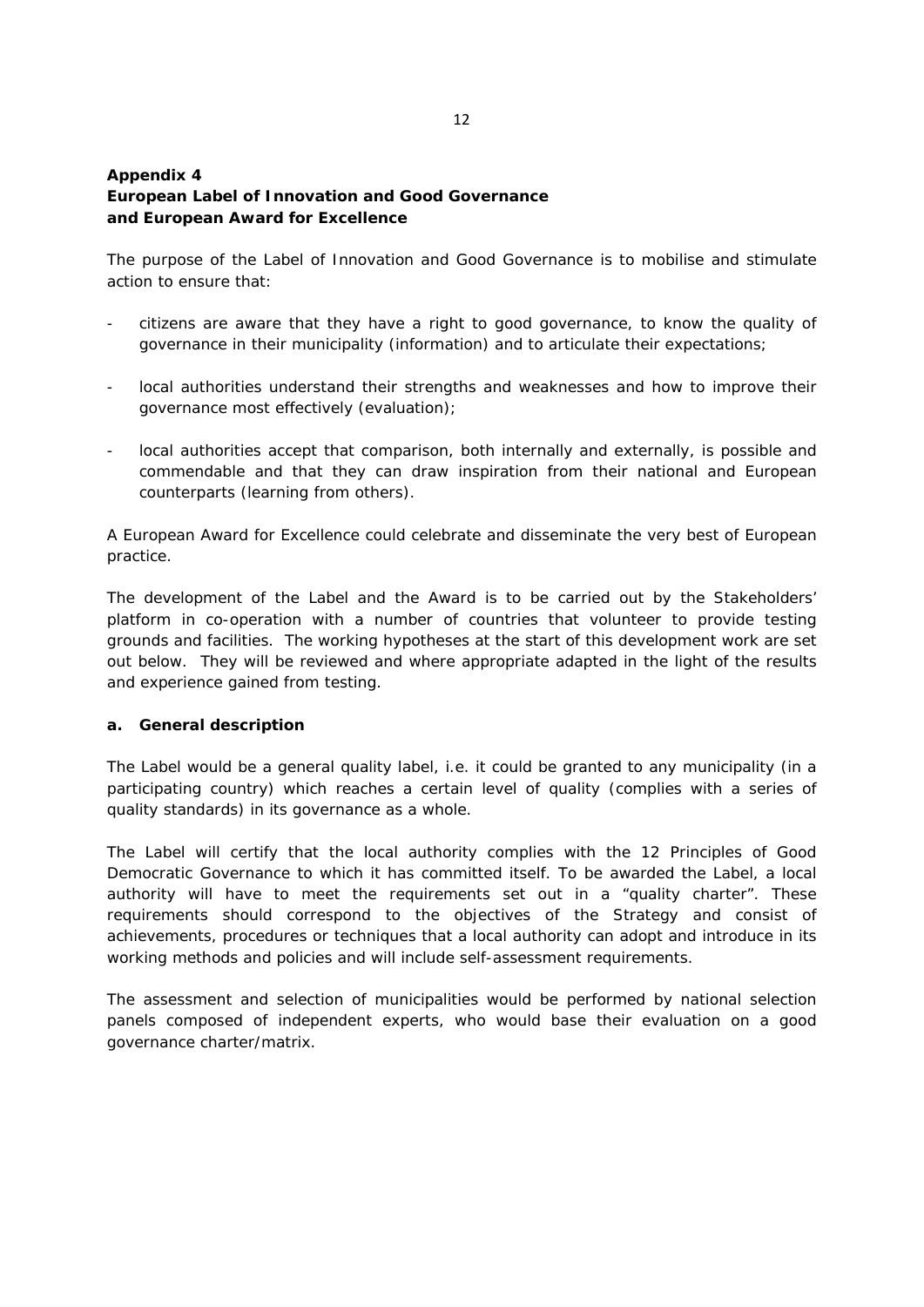The quality Label would be granted to any municipality which applies for it and scores at least "good" on a number of criteria and "very good" on the others.

It is to be noted that for all criteria, the qualification "excellent" would only be granted to municipalities which not only achieve a high level of performance, but also actively take part in programmes aiming at learning from the experience of others and continuously improving (benchmarking, best practice programmes, peer reviews…).

### **b. Methodology**

#### *i. Institutional arrangements*

The implementation of the Label would be based on strong partnerships between the Council of Europe and the national partners (governments and associations of local authorities).

An agreement for the implementation of the Label would need to be signed between the national partners and the Council of Europe and would specify the most important elements of the procedure: methods and procedures, quality control, dealing with complaints and funding arrangements. In countries that are interested in introducing the Label, the agreement could be part of the programme of action. An agreement could not be concluded with countries which have not prepared and adopted programmes of action.

In each country, a pool of national independent experts would be created to constitute the national Selection Panel; no political or other bias should exist or be perceived in the process and the experts in question should be selected solely on the basis of their competence and objectivity.

An implementing organisation (ideally a local government association, failing that a reputed training institution) would be designated in the Agreement to manage the process. This organisation would appoint a project manager.

#### *ii. Launching the process at the national level*

The process would be extended progressively, always to countries which adopt programmes of action. A high-level national event would serve to launch the process. During the event, a national good governance charter/matrix would be formally adopted. This charter/matrix could adapt the European one to national circumstances without, however, distorting it.

Only municipalities which have adopted, and committed themselves to applying, the European Principles of Good Democratic Governance would be eligible for the Label. They would need to make a self-assessment exercise in order to evaluate their level of performance and subsequently send their application for the Label to the national selection panel.